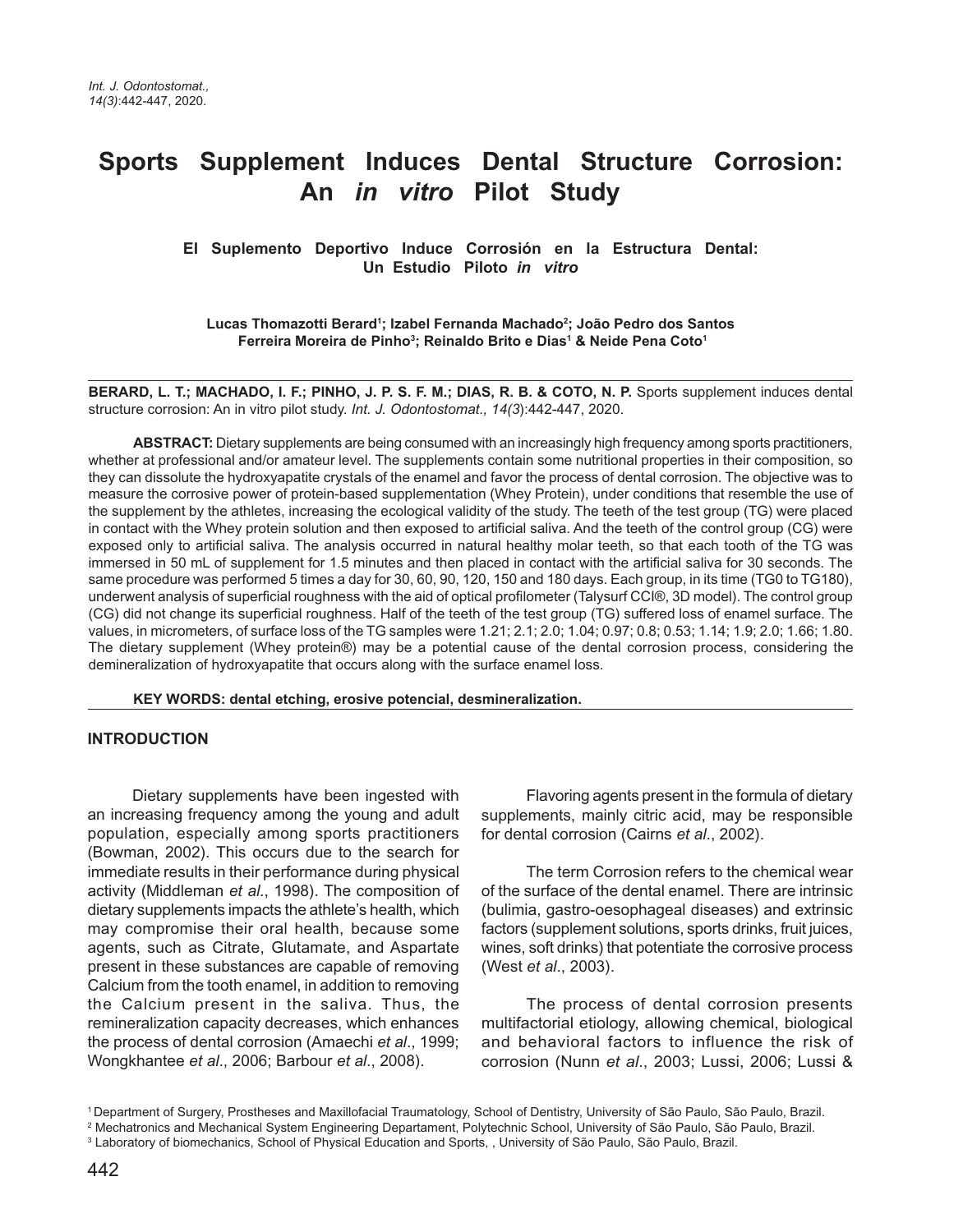Jaeggi, 2006; Kitchens & Owens, 2007; Ehlen *et al*., 2008).

A recent study by Vidal *et al*. (2017) evaluated the corrosive potential of Maltodextrin-based dietary supplement solutions, which is a glucose polymer commonly used in sports beverages. Maltodextrin is a carbohydrate that promises to keep blood glucose levels constant during sports practice and, consequently, to increase physical performance. This substance may be a potential causative agent of the corrosion process of dental enamel, but without submitting dental elements to cycling with acidic beverages.

Thus, the objective was to measure the corrosive power of protein-based supplementation (Whey Protein), under conditions that resemble the use of the supplement by the athletes, increasing the ecological validity of the study. The hypothesis is that the absence of maltodextrin will not cause a sharp decrease in the oral pH, not interfering in the formation of the acquired pellicle, nor causing dental corrosion.

## **MATERIAL AND METHOD**

**Experimental design.** The dietary supplement Whey protein®Isofort was used for not having maltodextrin in its formula, because according to Vidal *et al*., supplements containing maltodextrin decrease salivary pH.

It is a longitudinal experiment with removal of experimental units without replacement.

**pH.** After dilution of the supplement studied, the solution was placed in a beaker and mixed with a magnetic stirrer (b10-b36). The pH of the solution was measured with a pH-meter (K39-1014B-Kasvi, São Paulo, SP, Brazil), (+ - 0.02). The value of 5.2 was obtained as a result of the pH measurement of the supplement studied.

**Preparation of specimens.** We selected 24 teeth that were exposed to the studied substance.

Test groups (TG) were formed by groups of five teeth and evaluated every 30 days for 180 days total, and, for each analysis, 4 teeth were randomly removed.

**Erosive challenge.** Each TG tooth was immersed for 1.5 minutes in 50 mL of supplement. Then it was put in contact with the artificial saliva for 30 seconds. The same procedure was performed 5 times a day, with an interval of 24 hours between each cycle, and, during this interval, all samples were kept in artificial saliva. The saliva used followed the composition reported in Table I.

|  | Table I. Saliva composition used in the study. |  |  |
|--|------------------------------------------------|--|--|
|  |                                                |  |  |

| Salts                              | Quantity (g)/L |  |  |
|------------------------------------|----------------|--|--|
| Monopotassium phosphate            | 3.40           |  |  |
| Sodium Phosphate Dibasic Anhydrous | 3.41           |  |  |
| Potassium Bicarbonate              | 15.02          |  |  |
| Sodium Chloride                    | 5.84           |  |  |
| Magnesium Chloride                 | 0.30           |  |  |
| Calcium Chloride                   | 2.21           |  |  |
| Citric Acid                        | 4.80           |  |  |

**Optical profilometer surface analysis.** Each group, in its time (TG to TG180), underwent analysis of surface roughness with the aid of optical profilometer (Talysurf CCI®, 3D model). Data were analyzed by ProScan Software®. The differences in height between the reference and the exposed area were quantified in micrometers (um).

Each tooth had its vestibular surface measured 6 times, 3 times the region of 2 mm above (crown) the cervical line and 3 times the region of 1 mm below (root) the cervical line. Thus, the mean number of numerical findings was made to designate the values of the measured regions. The groups TG0, TG30, TG60, TG90, TG120, TG150, TG180 were formed.

**Statistical procedures.** A One-Sample T-test, with Bonferroni adjustment, was conducted to test the corrosion effects of the different time exposures. Therefore, the significance level was set at 0.008 (0.05/6). We compared the difference between initial and final period of the experimental unities with zero. All statistical tests were conducted on SigmaStat 3.5 (Systat Software, Inc).

## **RESULTS**

The main results of our study can be summarized in the following panel (Fig. 1).

The superficial analysis, with the aid of the profilometer, allowed us to record roughness values using a 3D view scale with the height of the enamel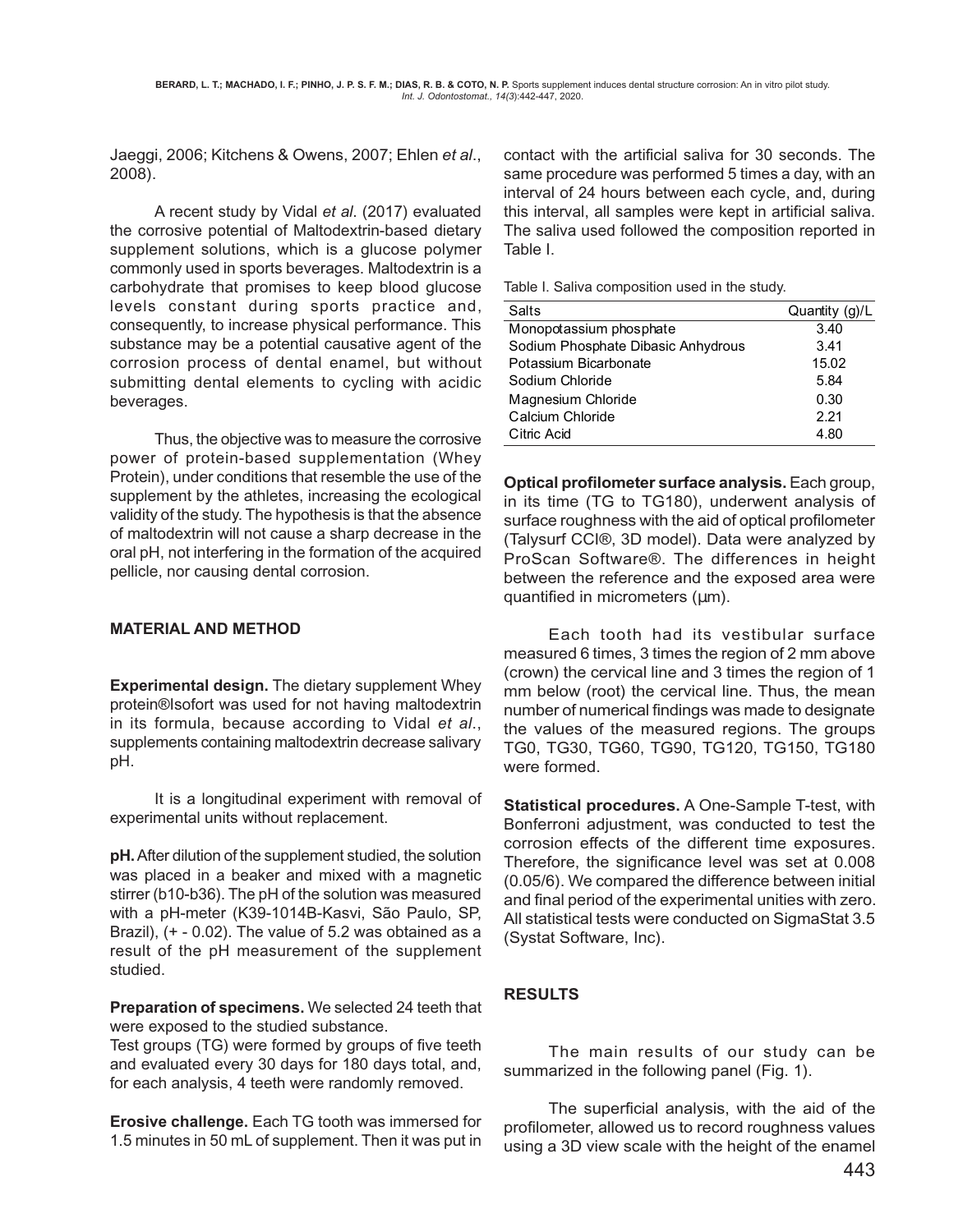prisms before the immersion of the specimens in the food supplement solution (Fig. 2). The profilometer also recorded the enamel surface of the same sample

after the erosive challenge of 60 days, where one can observe the decrease in the height of the enamel prisms (Fig. 3).



Fig. 1. Mean and standard deviation of the dental surface erosion (in mm) differences between the initial period and the ith (T30 – T150) period.





Fig. 2. Surface of dental enamel in 3D view before immersion of a sample.

Fig. 3. Surface of dental enamel in 3D view after immersion of Sample 15 (EG60).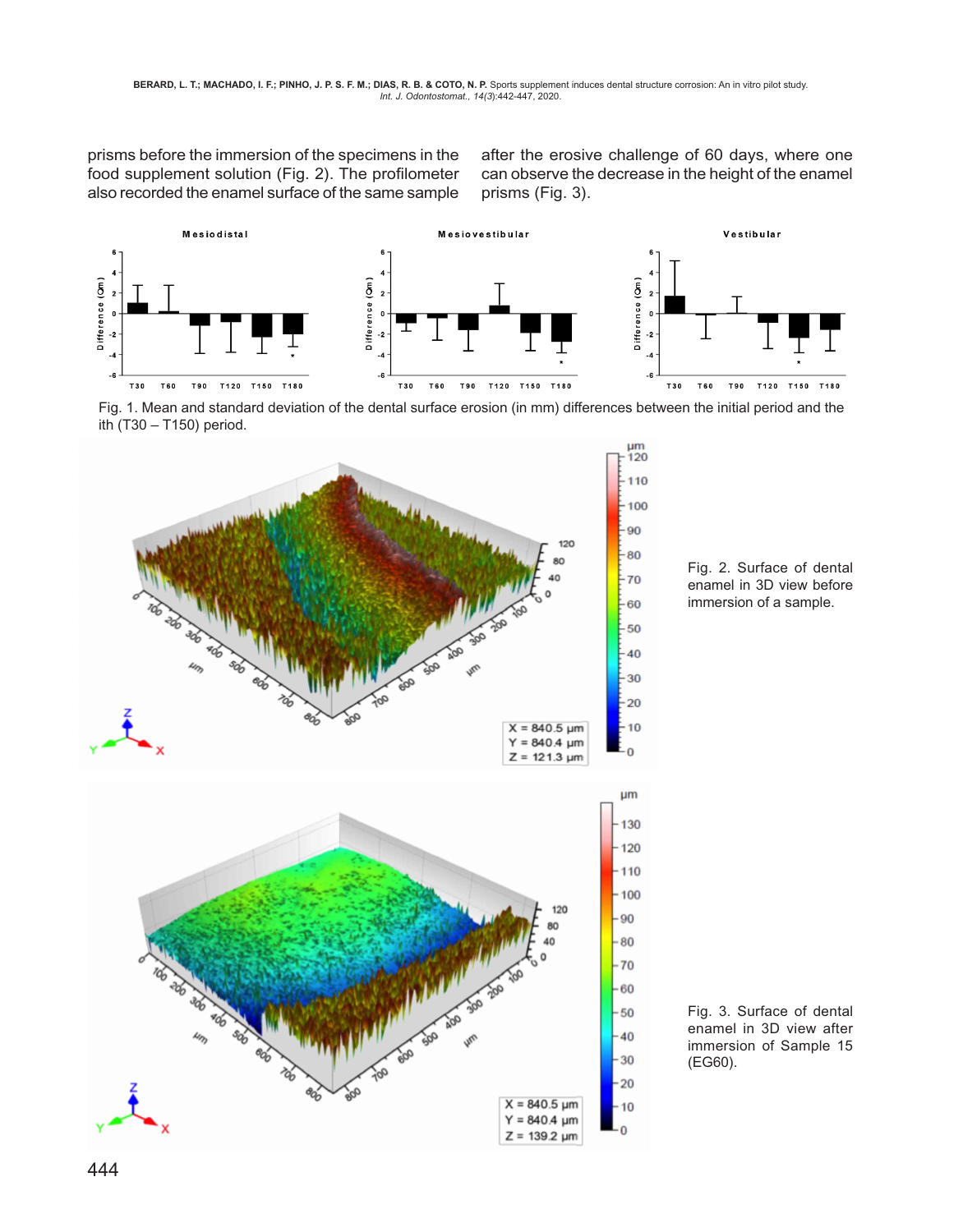## **DISCUSSION**

The objective of this research was to measure the corrosive power of dietary supplement without the presence of maltodextrin. This study presents ecological validity by submitting dental elements to erosive challenges similar to that performed by athletes during training and competitions.

In this investigation, the optical profilometer was used, which is a device that allows the topographic analysis of the surface of the most diverse materials. The superficial reading of the delineated area was performed with the laser beam emitted by the equipment, which also enables the translation into numerical data and values, in micrometers of the surface scan performed. It is an instrument of wide application, in several scales, which allowed the analysis of the degradation of the dental enamel surface and loss of the dental tissue, from the erosive challenges (Scaramucci *et al*., 2011), indicating thus the corrosive power of the supplement studied.

In the oral cavity, the teeth are protected by salivary film or acquired pellicle, composed of salivary glycoproteins and antibodies, through which the existence of remineralization effects is observed. The supplement, when ingested, may suffer buffering action, that is, the acidity of the beverage is minimized by the protein agents present in saliva (Amaecchi *et al*., 1999).

In TGs 150 and 180, a significant loss of surface roughness was observed, precisely due to the longer exposure time of the samples to the dietary supplement solution. Thus, the process of formation of the acquired pellicle was not able to curb the dental corrosion, so that the superficial loss generated in the dental enamel was more pronounced than the remineralization process. From the pH measurement, the value of 5.2 was verified. We also observed that the solution studied presents flavoring agents in its composition, such as Citric acid, Glutamic acid and Aspartic acid, which confer a more pleasant flavor to the supplement, but these acids contain chelating substances capable of generating the depletion of Calcium in saliva and dental enamel, contributing thus to the development of the corrosion process, as Zero in 1996 (Zero, 1996) and Cairns *et al*. in 2002 have shown.

Acidic beverages present different patterns of adhesion to the dental structure. We suggest that a

longer time of exposure of the beverage to the tooth implies an increased risk of corrosion. This condition worsened by the fact that saliva cannot displace the film formed by the beverage on the dental surface, so that the acquired pellicle has its remineralization capacity decreased (Ireland *et al*., 1995; Jager *et al*., 2008).

The development of beverages with addition of Calcium and Phosphate ions was considered; however, we found that the addition of these ions confers a metallic flavor to the beverage (West *et al*., 2001). Researchers suggest that proteins adsorbed to enamel could modify the dissolution process of this substrate. Because of this property, the addition of proteins in acidic beverages could be a strategy to minimize corrosive wear (Ramalingam *et al*., 2005). Given this context, the incorporation of casein, protein from the group of phosphoproteins and found in milk, would imply the reduction in the dissolution rate of hydroxyapatite, regardless of the pH value of the acid substance (Jensdottir *et al*., 2005).

The injuries resulting from the ingestion of acidic beverages are more frequently found by vestibular in the cervical third of the anterior teeth, although there is the possibility of occurring in any region of the dental element. The cervical area is usually the most affected because the self-cleaning is lower than in other regions and, with this, the acid remains at this site for a longer period. Saliva does not act quickly in this location and its buffering effect takes longer to occur (Fuller & Johnson, 1977; Levitch *et al*., 1994). Also, the enamel layer of the cervical region is thinner, which favors the higher prevalence of non-carious lesions in this portion of the dental element (Borcic *et al*., 2004). Thus, in this study, we investigated only the region that is more susceptible to loss of enamel structure, where there was no pattern of superficial enamel loss per region, since this loss could be observed in the three areas analyzed (mesiodistal, mesiovestibular, vestibular).

For an athlete, these deleterious effects are accentuated because there is a decrease in salivary flow and an increase in the concentration of total salivary protein, as a consequence of a state of dehydration during physical activity (Walsh *et al*., 2004). Thus, it is important that the dentist promotes the orientation of healthy practices among users of dietary supplements, whether professional athletes, amateurs or regular practitioners of physical activities, such as the decrease in the time in which they remain in contact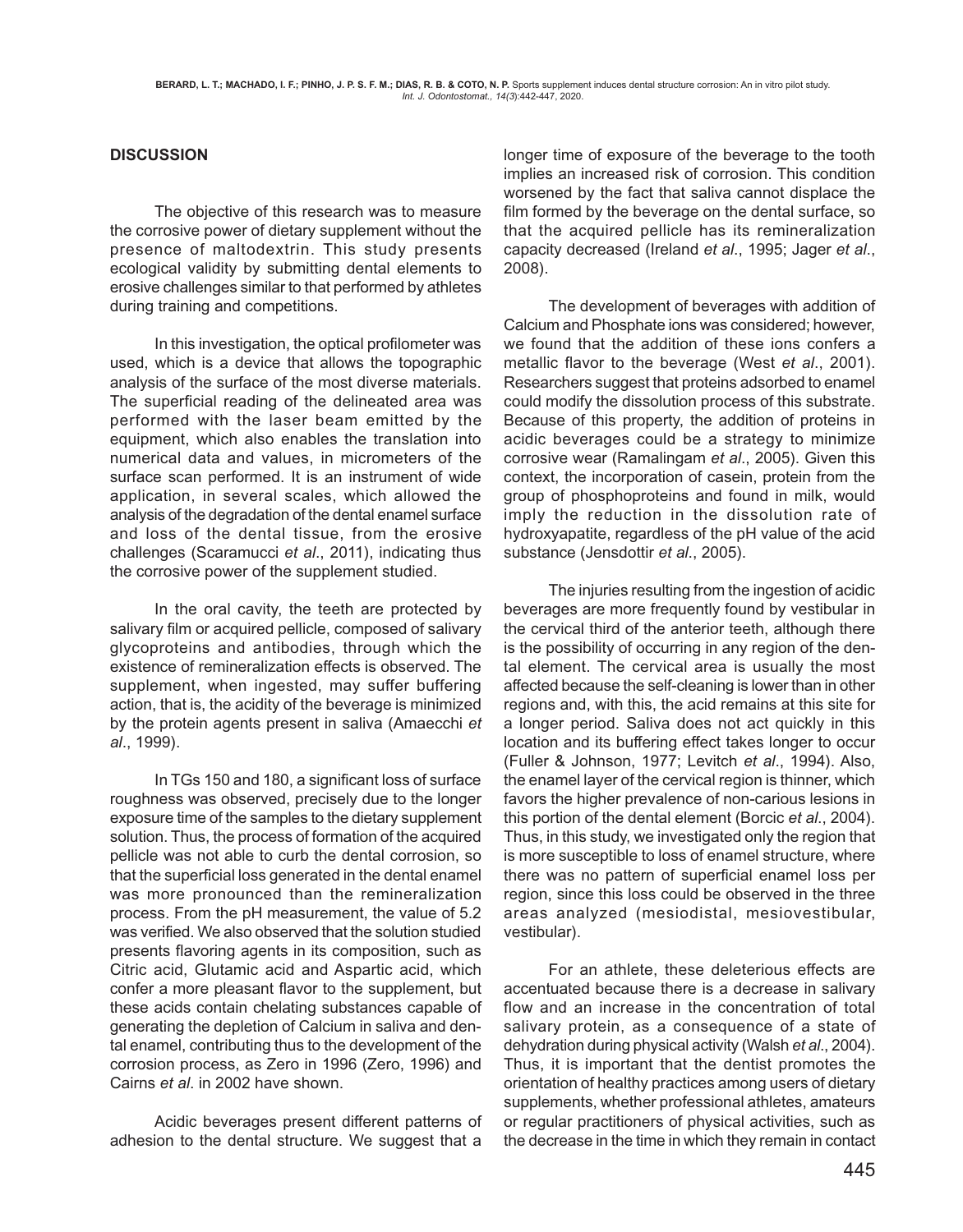with the dental elements and the reduction in the frequency of use of these beverages, especially among those individuals who have the habit of drinking other beverages considered acidic, such as soft drinks, fruit juices, energy and isotonic drinks (Ablal *et al*., 2009). The primary consequences of the indiscriminate use of acidic beverages such as dietary supplement are dentin hypersensitivity and non-carious cervical lesion (Wongkhantee *et al*.). It is also noteworthy that brushing should not be performed immediately after ingestion of carbonated beverages, because these processes associated, by mechanical action, promote the fragilization of hydroxyapatite crystals, increasing the corrosion (Devlin *et al*., 2006; Sundaram *et al*., 2007). In this sense, a previous mouthwash with an alkaline solution is recommended in an attempt to minimize the disorganization of enamel prisms (Eccles, 1979).

This pilot study sought to bring a realistic and ecological analysis of the nutritional habit of many athletes, and it should be considered for studies with greater robustness. However, it brings important clinical relevance, since it indicated a corrosive power of the supplement without maltodextrin.

The evidence from the results of this study suggests that the dietary supplement (Whey protein®) may be a potential cause of the dental corrosion process, considering the demineralization of hydroxyapatite that occurs along with the enamel surface loss.

**BERARD, L. T.; MACHADO, I. F.; PINHO, J. P. S. F. M.3; DIAS, R. B. & COTO, N. P. El suplemento deportivo induce** corrosión en la estructura dental: Un estudio piloto *in vitro. Int. J. Odontostomat., 14(3)*:442-447, 2020.

**RESUMEN:** Los suplementos dietéticos se consumen con una frecuencia cada vez más alta entre los practicantes de deportes, sea a nivel profesional y / o aficionado. Los suplementos contienen algunas propiedades nutricionales en su composición, por lo que pueden disolver los cristales de hidroxiapatita del esmalte y favorecer el proceso de corrosión dental. El objetivo fue medir el poder corrosivo de la suplementación a base de proteínas (proteína de suero), en condiciones que se asemejan al uso del suplemento por parte de los atletas, aumentando la validez ecológica del estudio. Los dientes del grupo de prueba (TG) se pusieron en contacto con la solución de proteína de suero y luego se expusieron a saliva artificial. Y los dientes del grupo de control (CG) estuvieron expuestos solo a saliva artificial. El análisis se realizó en dientes molares sanos naturales, cada diente del TG se sumergió en 50 ml de suplemento durante 1,5 minutos y luego se puso en contacto con

la saliva artificial durante 30 segundos. El mismo procedimiento se realizó 5 veces al día durante 30, 60, 90, 120, 150 y 180 días. Cada grupo, en su momento (TG0 a TG180), se sometió a un análisis de rugosidad superficial con la ayuda de un perfilómetro óptico (Talysurf CCI®, modelo 3D). El grupo de control (CG) no cambió su rugosidad superficial. La mitad de los dientes del grupo de prueba (TG) sufrieron pérdida de la superficie del esmalte. Los valores, en micrómetros, de pérdida de superficie de las muestras de TG fueron 1.21; 2.1; 2,0; 1.04; 0,97; 0.8; 0,53; 1.14; 1.9; 2,0; 1,66; 1.80. El suplemento dietético (Whey protein®) puede ser una causa potencial del proceso de corrosión dental, considerando la desmineralización de la hidroxiapatita que ocurre junto con la pérdida de esmalte superficial.

#### **PALABRAS CLAVE: grabado dental, potencial erosivo, desmineralización.**

## **REFERENCES**

- Ablal, M. A.; Kaur, J. S.; Cooper, L.; Jarad, F. D.; Milosevic, A.; Higham, S. M. & Preston, A. J. The erosive potential of some alcopops using bovine enamel: an *in vitro* study. *J. Dent., 37(11)*:835-9, 2009.
- Amaechi, B. T.; Higham, S. M. & Edgar, W. M. Techniques for the production of dental eroded lesions *in vitro. J. Oral Rehabil., 26(2)*:97-102, 1999.
- Barbour, M. E.; Shellis, R. P.; Parker, D. M.; Allen, G. C. & Addy, M. Inhibition of hydroxyapatite dissolution by whole casein: the effects of pH, protein concentration, calcium, and ionic strength. *Eur. J. Oral Sci., 116(5)*:473-8, 2008.
- Borcic, J.; Anic, I.; Urek, M. M. & Ferreri, S. The prevalence of noncarious cervical lesions in permanent dentition. *J. Oral Rehabil., 31(2)*:117-23, 2004.
- Bowman, S. A. Beverage choices of young females: changes and impact on nutrient intakes. *J. Am. Diet. Assoc., 102(9)*:1234-9, 2002.
- Cairns, A. M.; Watson, M.; Creanor, S. L. & Foye, R. H. The pH and titratable acidity of a range of diluting drinks and their potential effect on dental erosion. *J. Dent., 30(7-8)*:313-7, 2002.
- Devlin, H.; Bassiouny, M. A. & Boston, D. Hardness of enamel exposed to Coca-Cola and artificial saliva. *J. Oral Rehabil., 33(1)*:26-30, 2006.
- Eccles, J. D. Dental erosion of nonindustrial origin. A clinical survey and classification. *J. Prosthet. Dent., 42(6)*:649-53, 1979.
- Ehlen, L. A.; Marshall, T. A.; Qian, F.; Wefel, J. S. & Warren, J. J. Acidic beverages increase the risk of in vitro tooth erosion. *Nutr. Res., 28(5)*:299-303, 2008.
- Fuller, J. L. & Johnson, W. W. Citric acid consumption and the human dentition. *J. Am. Dent. Assoc., 95(1)*:80-4, 1977.
- Ireland, A. J.; McGuinness, N. & Sherriff, M. An investigation into the ability of soft drinks to adhere to enamel. *Caries Res., 29(6)*:470-6, 1995.
- Jager, D. H.; Vieira, A. M.; Ruben, J. L. & Huysmans, M. C. Influence of beverage composition on the results of erosive potential measurement by different measurement techniques. *Caries Res., 42(2)*:98-104, 2008.
- Jensdottir, T.; Bardow, A. & Holbrook, P. Properties and modification of soft drinks in relation to their erosive potential *in vitro. J. Dent., 33(7)*:569-75, 2005.